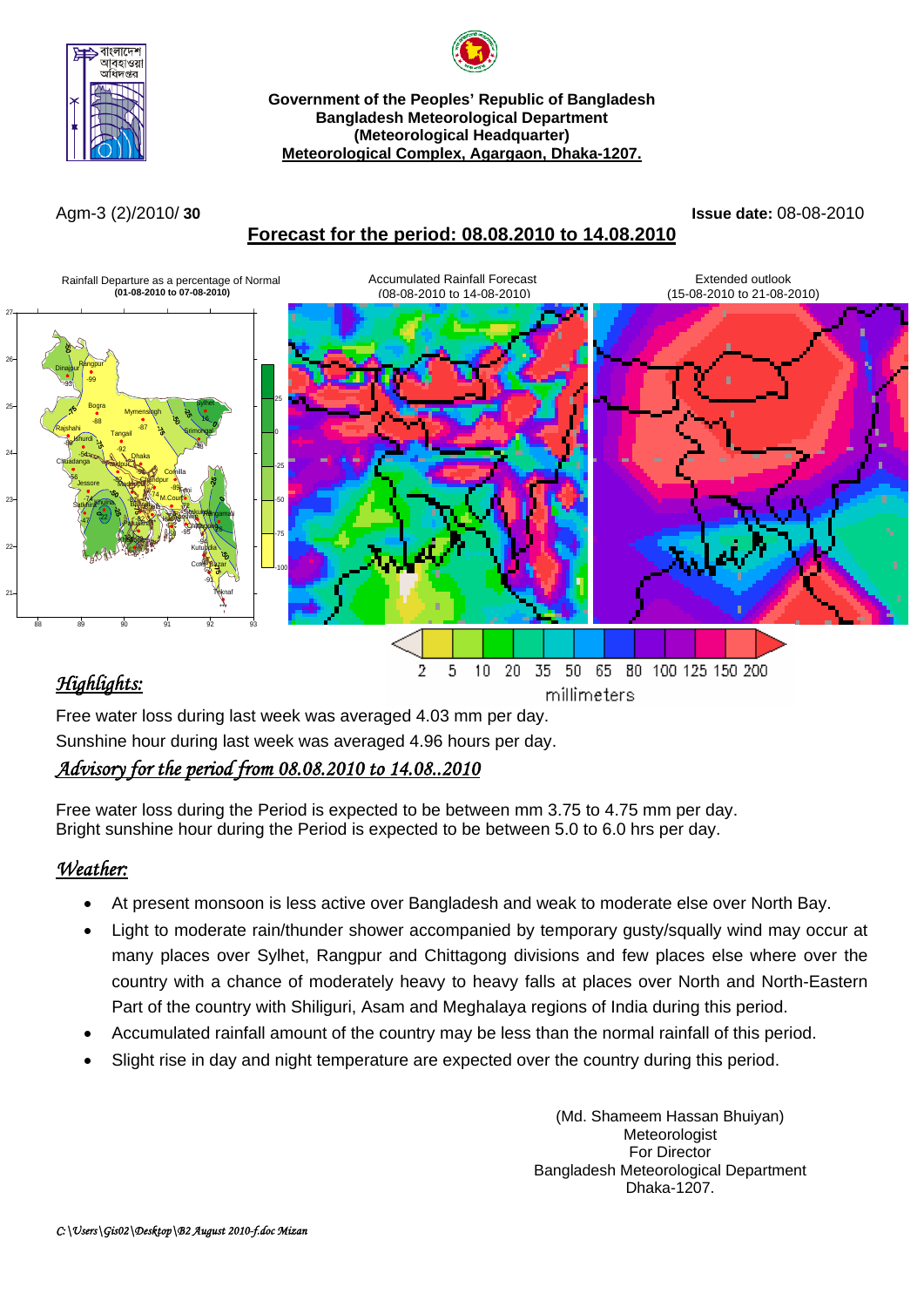### **Bengali Version**

### **Forecast for the period: 08.08.2010 to 14.08.2010**



### পূৰ্বাভাসঃ- ০৮-০৮-২০১০ খৃঃ থেকে ১৪*-০৮-২০১০ খৃঃ পৰ্যম্*ড।

এ সময়ে বাম্পীভবনের দৈনিক গড় মান ৩.৭৫ মিঃমিঃ থেকে ৪.৭৫ মিঃমিঃ থাকতে পারে। এ সময়ে সূর্যকিরণকালের দৈনিক গড় মান ৫.০ ঘন্টা থেকে ৬.০ ঘন্টা থাকতে পারে।

#### *আবহাওয়াঃ-*

- বর্তমানে বাংলাদেশের উপর মৌসমী বায়ু প্রবাহ কম সক্রিয় এবং উত্তর বঙ্গোপসাগরের দুর্বল থেকে মাঝারী রয়েছে।
- এ সপ্তাহে সিলেট, রংপুর ও চট্টগাম বিভাগের অনেক স্থানে এবং দেশের অন্যত্র কিছু কিছু স্থানে দমকা অথবা ঝড়ো হাওয়াসহ হাল্কা খেকে মাঝারী ধরণের বৃষ্টি / বজ্র বৃষ্টির সম্ভাবনা রয়েছে। সেই সাথে ভারতের শিলিগুড়ি, আসাম ও মেঘালয় অঞ্চলসহ দেশের উত্তর-উত্তর-পূর্বাঞ্চলে মাঝারী ধরণের ভারী থেকে ভারী বর্ষণের সম্ভাবনা রয়েছে।
- এ সপ্তাহে মোট বৃষ্টিপাতের পরিমান স্বাভাবিক বৃষ্টিপাতের চেয়ে কম হতে পারে।
- এ সপ্তাহের দিনের ও রাতের তাপমাত্রা সামান্য বৃদ্ধি পেতে পারে।

(মোঃ শামীম হাসান ভূইয়া) আবহাওয়াবিদ পরিচালকের পক্ষে বাংলাদেশ আবহাওয়া অধিদপ্তর, ঢাকা-১২০৭।